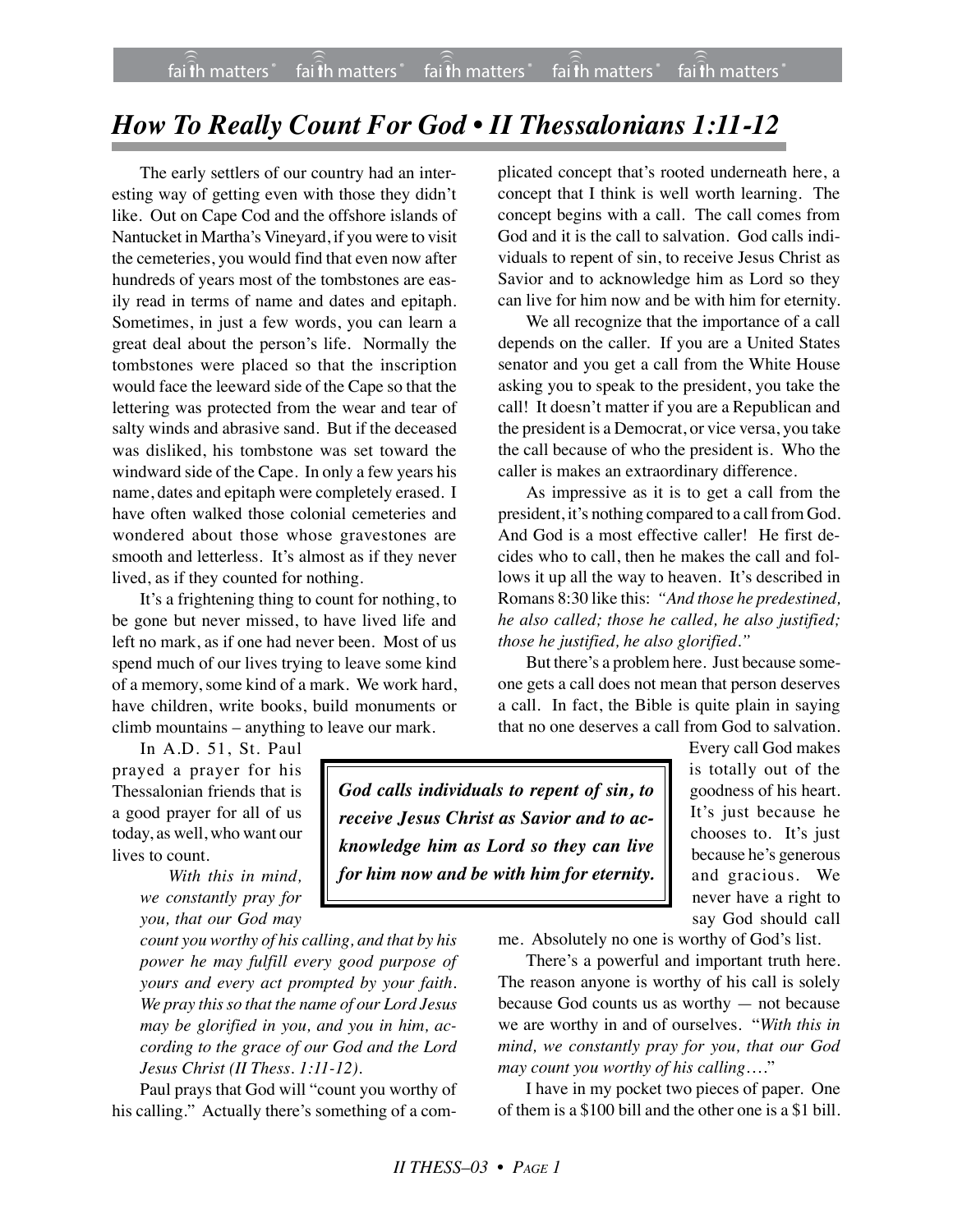Now, which is worth more? Most people would rightly say it is the \$100 bill. Actually they're worth about the same in terms of paper and ink, a few cents at most. Ah, you say, but this one is worth a hundred times more than this one. Why is that so? Because our government counts this one to be worth a hundred times more — not because the paper or ink has any greater value. The difference in value is in the way it is counted.

And so it is with us. The reason we have infinite value is not because of who we are but because of the way God counts us. The truth is that we're pretty near worthless in and of ourselves. But God counts us as worthy of his Son's death, as worthy of salvation. He counts us as worthy of his call and worthy of his heaven. It's an extraordinary thing.

Paul's prayer keeps rolling and he says if we're going to be \$100 bills then we should act like \$100 bills. If we're going to be Christians then we should act like Christians. But sometimes we get confused.

Some years ago our family was driving from New England to Minnesota. We decided to take the long and scenic route over the top of the Great Lakes. It takes a lot longer to drive that way, but it's a wonderful trip. In the process of doing that we stayed one particular night in a large Canadian hotel and sent out for pizza for our family. The delivery person came and brought the pizza. Its cost was about ten dollars. When I tipped him I was confused with the different colors of Canadian cash and I tipped this guy twenty dollars for a ten dollar pizza. I thought I was giving him two dollars.

Too many Christians do that with life. We get confused about what we're worth. God counts us as worth a hundred bucks. He counts us as very valuable, but we spend our lives as if we were worth one dollar.

The point of the rest of verse 11 is that we act what we're worth. It's the prayer that God will make good dreams come true. Paul writes, "…*that by his power he may fulfill every good purpose of yours and every act prompted by your faith*." Every good purpose. Every good act. Every good dream.

Everybody dreams. Sometimes we remember them, but most of the time we forget. The ones we remember, I suppose, can be divided up in the categories of good or bad. We wake up from some dreams in delight, feeling great. Then there are those dreams from which we wake up frightened or panic-stricken. We have good dreams and bad dreams.

Dreams and purpose are somewhat similar not quite synonymous, but close. Purpose is a sense of what we want to do and where we want to go, how we want to act out the resources that we have in the time that is ours. Some people have good purposes and some people have bad purposes. Even Christians counted worthy have both. I know that there are those of us who are torn between parallel dreams. On the one hand there is a dream to do good, to live right, but at the same time there is a dream to do evil and to live wrong. When we have competing dreams there's sometimes a pull for us to be self-centered and a pull to be Christ-centered. There's a competition in our lives over which dream will somehow be turned into reality.

All of which is to say that life's dreams and life's purposes are serious business and at some point we have to decide what we're going to do with life. Which of those competing dreams are we are going to seek to make come true? What will be the triumphant purpose for which we shall live?

It seems like an easy choice. It seems as if you obviously choose the good over the bad. If you are a Christian, you choose to be Christ-centered rather than self-centered. One would seek to be constructive rather than destructive. It's an obvious choice. But it isn't that simple. When we choose the good, it may be painful to leave behind the bad. Sometimes the temptation to that which is negative is extraordinary. Sometimes we have become addicted to that which we ought not do. And so there is a price to be paid to choose the good dream. There is a price that comes with the right purpose.

Paul is praying for his Thessalonian friends and all followers of Jesus Christ through all the centuries until now, that we will have God's power to make the good dreams and purposes happen and to make the bad purposes disappear. We've got to decide. Do we think that we could appropriate the power of God in such a way in our lives that the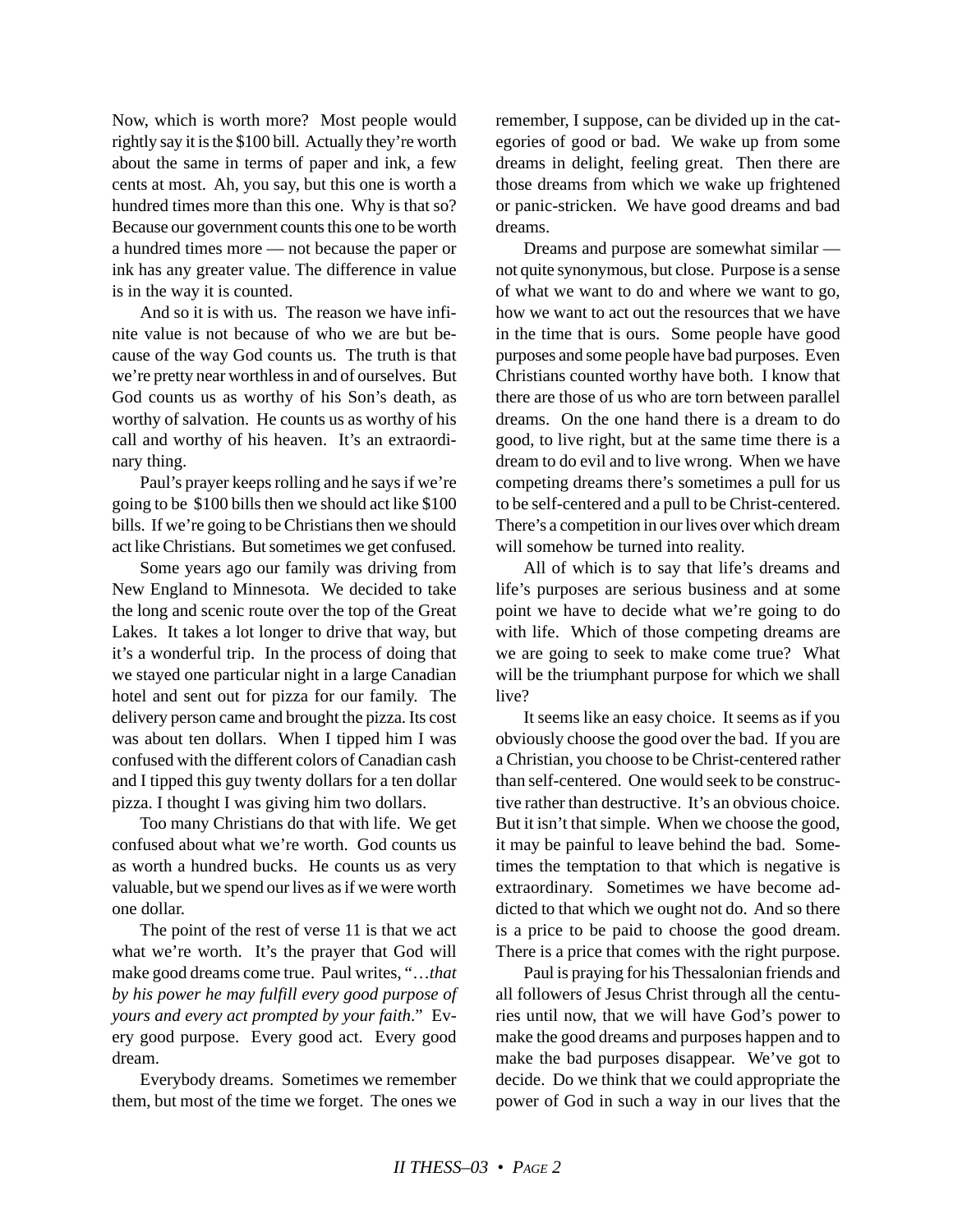choice is clearly made, that we'll do that which is right and good, that our dreams will conform with God's dreams and our purposes will become his purposes?

But, it's more than dreams being prayed about here. It's more than just purposes. It's more than something that we sketch out on a piece of paper as the plan for our lives. It's something that has to be turned into action. Paul adds to his prayer that this power of God be used to "*fulfill . . . every act prompted by your faith,*" assuming that we have faith in God and that faith is the instrument for doing what is right. It's not just purposing good. It's not just dreaming right. It's doing something about it.

Lets make it simple. If we are really \$100 bills, not \$1 bills, let's act like it. If we are really counted worthy by God through Jesus Christ, then let's behave that way. Are we profane? Let's clean up our speech. Are we thieves? Let's quit stealing. Are we immoral in our intent and our relationships?

Let's revise our intent. Are we going the wrong direction in life? Let's pay the price and go the right direction. Let's get serious about breaking sinful

habits and seek that which is moral, that which is good and that which is true. Let's behave in a way that is consistent with the faith that we have in the God who has counted us worthy of heaven itself through Jesus Christ.

A simple example comes from an article that I read in *Charisma* magazine by columnist Jamie Buckingham. He tells about going to a restaurant with a friend and how that friend was demanding and unkind, even demeaning, to the waitress. Mr. Buckingham explains he was somewhat embarrassed when, after treating the waitress in that fashion, his friend insisted when the meal arrived that they pray audibly together. At the end of the meal when the check came, he left no tip. Later the author said that he managed to slip back into the restaurant and found the waitress. He gave her a double tip and said "I'm doing this for two reasons: to pay you for putting up with my friend and to give you a blessing from God." She cried at his generosity and sensitivity.

But then he went on in his column to talk about conversations with numerous waitresses who say very candidly that they would much rather have a boisterous party of half-drunk unbelievers than a group of quieter but demanding churchgoers because church people don't tip much, if they tip at all.

That anecdote may be irrelevant to you. You probably are a twenty-five percent tipper! But it's simply saying that we as Christians are to behave in a way that is consistent with the worth that God has counted for us. Let's live morally, speak kindly, behave generously, set a Christ-like example in our behavior for all in earth and heaven to see, but not for ourselves . . . for Jesus.

In verse twelve, Paul writes, "*We pray this so that the name of our Lord Jesus may be glorified in you, and you in him, according to the grace of our God and the Lord Jesus Christ*."

God both gets and gives glory. To glorify

 *You and I are worth a fortune because he says we're worth a fortune. And he's God!*

means to enhance the reputation of, in this case, the name. I get a little uncomfortable sometimes when I hear myself and other

people pray and speak about the name of Jesus Christ, using the word name pretty much the way we use names in our society. Names meant something different when the Bible was written. We use names, at least in part, primarily as a means of identification. However, in biblical times a name meant more than a mark of identification. It represented the personality and character of the person. This verse is saying that we are to live lives in a way that enhances the reputation of Jesus Christ

Names are still important and the reputation that goes with a name is important. Companies try to identify their names with quality by using slogans like, "the quality goes in before the name goes on" or claiming that every product is signed by the artisan who made it. Putting your name on something means you're willing to stand behind it.

Do you know why the dollar is considered to be one of the hard currencies of the world? Do you know that all oil trading in the world is done in